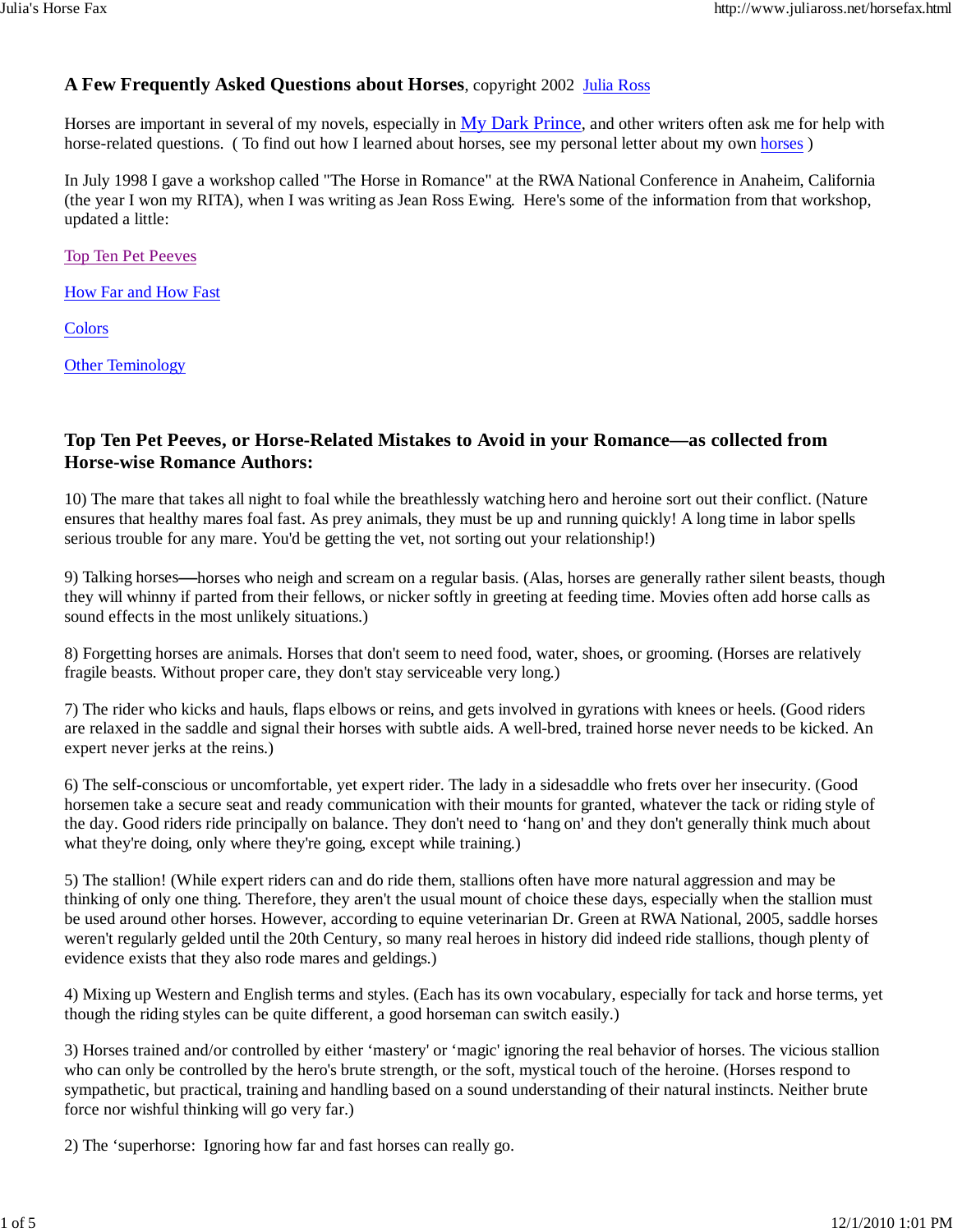1) Misusing the specialized and precise vocabulary of horsemanship, especially the size, color, age and sex of the horse, thereby producing some very strange animals!

# **How far, how fast, how long—**

Since horses are flesh and blood creatures, the faster a horse goes, the shorter the distance he can maintain that speed without harm. A rough rule of thumb is that a horse can walk at about 5 mph, trot at 8-10 mph, and canter at 15 mph. However, if the ride involves difficult terrain, jumping, or carrying extra weight, both speed and endurance will suffer. Here are some examples of extreme performance:

- 1886: Frank Hopkins, a military dispatch rider, claimed that he rode a stallion named Joe 1800 miles from Galveston, Texas, to Rutland, Vermont, in 31 days (average 58 miles/day). Joe finished in excellent condition, after traveling no more than 10 hours/day. Readers have questioned his report, however, since apparently there's not much contemporary evidence to confirm it!
- 1892: Prussian and Austro-Hungarian soldiers raced from Berlin to Vienna. The winner rode 350 miles in 72 hours. The horse died, as did 25 others out of 199 who started.
- 1920: The first U.S. Cavalry Mounted Service Cup race averaged 60 miles/day for five days, carrying up to 245 lb. of rider and gear.
- 1988, extreme terrain, regular Western saddle: a livery-stable owner rode 100 miles through the San Juan Mountains in Western Colorado, crossing several 12,000+ ft. passes, in 17 hours, 20 minutes.
- Modern Endurance Rides: take 11-15 hours to cover 100 miles (but the rider usually spends part of the ride running beside his/her mount).
- 1860's: The Pony Express averaged nine mph over 25 mile stages.
- Today, in the Middle East, it's claimed that 26 mile marathons are won in just over an hour.
- 1808: The Marquis of Huntley rode from Aberdeen, Scotland, to Inverness (105 miles) in seven hours on eight relays of horses, according to the local newspaper. (So each horse averaged 15 mph for about 13 miles.)
- 1880's, England: *The Book of the Horse* describes a good hunter as a horse which can "after a hard day which ends at dark, ten or fifteen miles from home . . . walk and shog (sic) for ten or twelve miles at about five mph."
- One horse and rider, during the Cross-Country day of the modern Three-Day Event, might achieve something like this: Two miles of 'roads and tracks' at 10 mph (brisk trot and canter); 2.5 mile steeplechase over 10 jumps at almost 26 mph (full gallop); 10 more miles of roads and tracks at 9 mph; 10 minute rest (with vet check); 4.5-5 miles over 30 or more large and challenging fixed obstacles in natural rolling terrain at about 21 mph (gallop); and be fit enough to show-jump the next day. In other words, around 20 miles in less than two hours, with major jumping efforts involved.

| Distance     | Horse           | Date     | Track              | Time   | mph   |
|--------------|-----------------|----------|--------------------|--------|-------|
| 2 miles      | Kelso           | 10/31/64 | <b>Aquaduct NY</b> | 3:19.2 | 36.14 |
| $11/2$ miles | Secretariat     | 6/9/73   | <b>Belmont NY</b>  | 2:24   | 37.5  |
| $11/4$ miles | Spectacular Bid | 2/3/80   | Santa Anita CA     | 1:57.8 | 38.20 |
| l mile       | Dr. Fager       | 8/24/68  | Arlington Park IL  | 1:32.2 | 39.05 |

Some records from modern Thoroughbred Racing: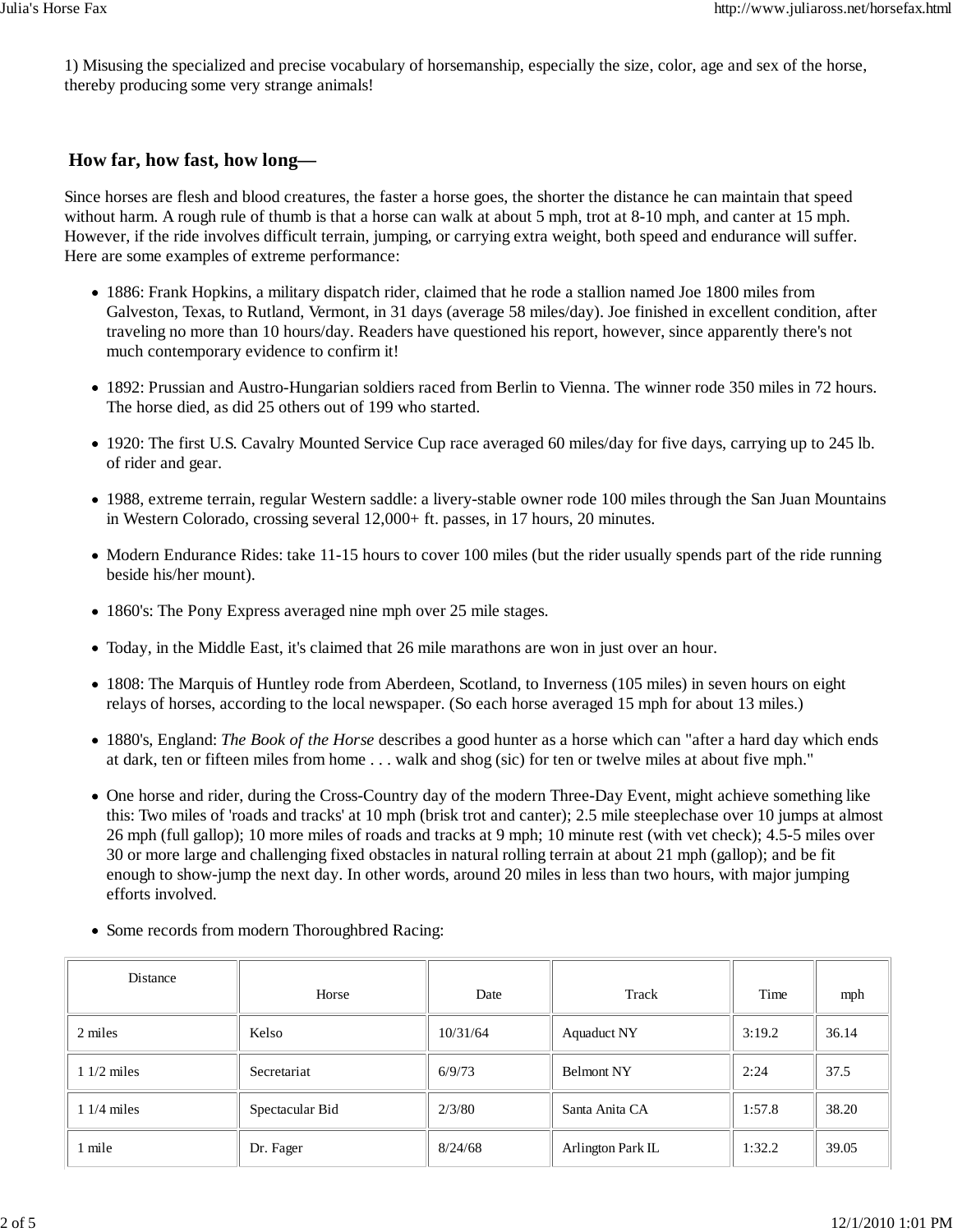# **And that Rainbow of Colors— Here are the most common ones:**

There's plenty of confusion possible here, since not all experts agree**—**especially in the West**—**and some conventions have changed over time. In general, Englishmen use fewer and simpler terms than Western horsemen, partly because English breeding has tended to select for fewer colors. I've listed the English use first, then the Western, if it's different. Essentially, two colors are taken into consideration when describing horses. The main body color and the 'points.' The points in this context are the ear tips, the mane and tail, and the lower part of the legs. (White socks, stockings, blazes, etc. don't change the basic color description.)

Black body, black points: A BLACK horse**—**may be smoky black, jet black, coal black, raven black.

Brown body, brown points: A BROWN horse**—**may be seal brown, or standard brown.

Red-brown body, black points: A BAY horse**—**may be dark bay, mahogany bay, red bay (cherry bay), blood bay, light bay, sandy bay**—**but every bay horse always has black points, by definition!

Reddish body, self-colored (non-black) points: A CHESTNUT/SORREL horse. In England, and when referring to Thoroughbreds or Arabians, always use 'chestnut'**—**includes liver chestnut, dark chestnut, etc. In the West, 'sorrel' is used for light reds; medium or dark reds may be called 'chestnut.' However, some Western horsemen use 'sorrel' to describe all red horses of whatever shade. Light sorrel draft horses with white manes and tails are known as 'blond.'

Yellowish body, (generally) black points: In England**:** A DUN horse**—**may be 'mouse dun' or 'blue dun.' In the West, DUN is usually a yellowish horse with black points. A DUN may also have 'primitive marks' (a black dorsal stripe, and/or zebra stripes on the legs). BUCKSKIN is various shades of tan with black points**—**though sometimes DUN and BUCKSKIN are used interchangeably. GRULLO is slate-blue with black points. CLAYBANK is a pale dun color without black points. RED DUN is often used for a reddish yellow horse with red points and primitive marks.

Dark-skinned, born dark and turning whiter each year: A GRAY horse: may be born black or bay, but each year shows more white**—**iron grey, steel grey, dappled grey, etc. A 'rose grey' was born chestnut or bay.

Mixed colored and white hairs, staying the same every year after one year old: A ROAN horse. Blue roan: black and white hairs. Red roan and strawberry roan: red and white hairs. However, Thoroughbreds born chestnut may be called 'red roan' even when truly gray (getting progressively whiter each year).

Large irregular solid patches of black and white: A PIEBALD in England.

Large irregular solid patches of any other color and white: A SKEWBALD in England.

In the West, these horses are PAINT or PINTO, described by how the white patches are patterned as either Tobiano (white patches have sharp edges and cross the top-line, legs usually white), or Overo (white patches have ragged edges and rarely extend over the top-line). Historically the words "paint" and "pinto" were interchangeable, but the modern Paint and Pinto Associations have their own specific requirements.

Golden coat, white mane and tail: PALOMINO (unusual in England). If the coat is cream-colored rather than gold, the palomino becomes an ISABELLA**—**a term often used in Europe for all palominos.

Pure white horses with pink skin are WHITE. With blue eyes they were once called ALBINO, but this term is no longer considered correct for horses. In the American West, white and off-white horses with blue eyes are CREMELLO or (with slightly red or blue points) PERLINO.

Anything else: ODD-COLORED: at least, in England! In the West, especially the old West, the gradations were so exact a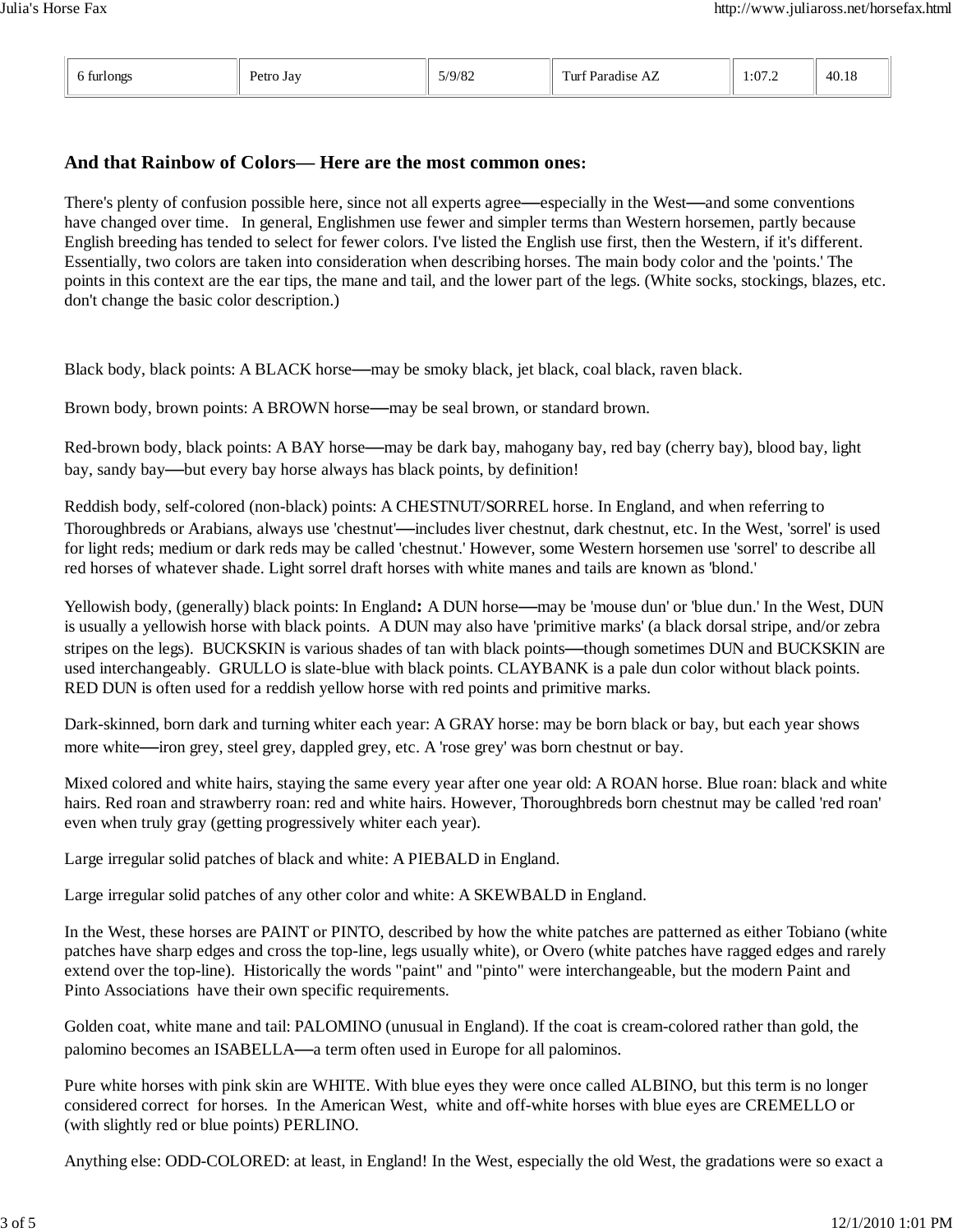cowboy might ride a 'smutty olive grullo.'('Smutty' or 'sooty' usually means an admixture of black hairs into any color.) The West also produced APPALOOSA horses, with spots**—**may be 'leopard,' 'flecked,' 'snowflake,' or in a 'blanket.' Spotted horses of various breeds were also known in Europe.

### **All those Other Strange Terms:**

Horsemanship uses a specialized, precise vocabulary. Unfortunately, exact meanings may vary depending on time and locale, and whether it's a Western or English context. Here's a guide to a few common words:

Mare: a female horse.

Stallion: a male horse that is not castrated. Also called 'entire' and, in the West, a 'stud' horse. (The English never call a stallion a 'stud,' since 'stud' is what they call the farm or stable that keeps horses for breeding.)

Gelding: A castrated male horse.

Foal: a young horse from birth to January 1 the next year. The female is a 'filly foal,' the male a 'colt foal.' In the Western USA, all foals may sometimes be called 'colts,' in which case the female is a 'filly colt' and the male a 'horse colt.'

Filly: a young female horse, up to 3 years old.

Colt: a young male horse, up to 3 years old.

Yearling: in the year after the birth year. (Incidentally, a yearling is too young to ride. Most saddle horses aren't worked hard until they're at least four years old, though breaking and training may start earlier.)

Height: horses are measured from the ground to the top of the withers in 'hands.' One hand is four inches. The average horse is 15 to 16 hands. 17 hands is very tall and only unusual specimens reach 18 hands. Some horses, especially in the West, are smaller. Ponies are usually less than 14 hands, two inches, though the words 'horse' and 'pony' can be used in variable ways in different contexts. (Withers?— Look in any good dictionary for a diagram of correct terms for horse body parts.)

Gaits ('Paces' in England): walk, trot, canter, gallop**—**also pacing, ambling, running walk**—**describe precise and different ways in which a horse moves its legs.

These days 'Thoroughbred' is a distinct breed (first studbook published: 1791), not a generic term for 'purebred.' Many breeds are quite modern, so shouldn't be used in a historic context. Check first!

### **A Few Classic References:**

English: *The Manual of Horsemanship*. The British Horse Society. London: Threshold Books, Ltd.

Western: *Breaking and Training the Stock Horse*. Charles O. Williamson. Caxton Printers, Ltd., 1980

Packing: *Horses, Hitches and Rocky Trails*. Joe Back. Boulder: Johnson Publishing Co., 1959

General: *Horsewatching*. Desmond Morris. New York: Crown Publishers, 1988. ISBN 0-517-57267-2

Endurance: *America's Long Distance Challenge*. Karen Paulo. NY: Dutton, 1990. ISBN 0-525-24845-5